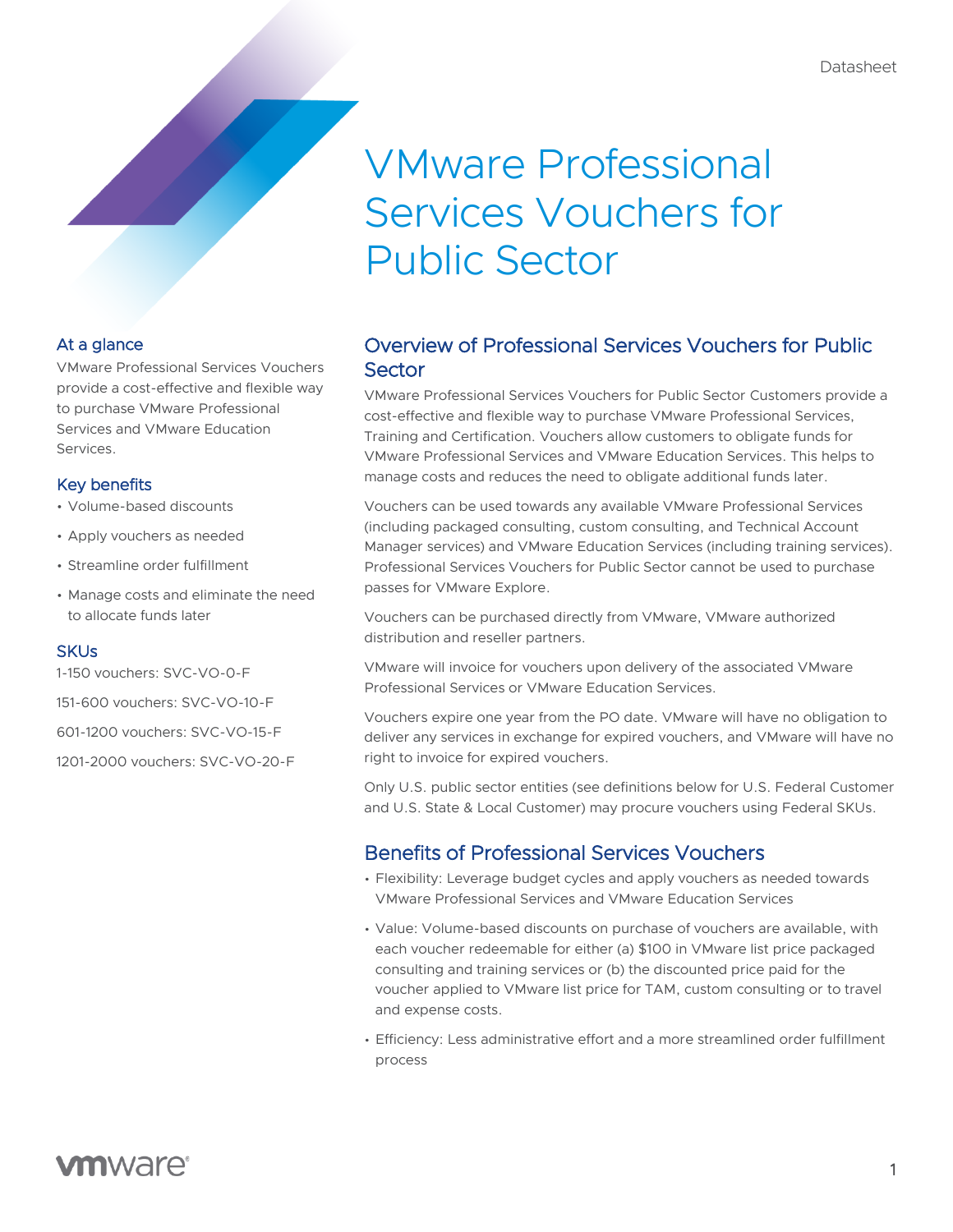| VMware Professional Services Vouchers list price discount schedule |           |               |
|--------------------------------------------------------------------|-----------|---------------|
| Number of vouchers                                                 | Discount* | <b>SKU</b>    |
| $1 - 150$                                                          | $O\%$     | $SVC-VO-O-F$  |
| 151-600                                                            | 10%       | $SVC-VO-10-F$ |
| 601-1200                                                           | 15%       | $SVC-VO-15-F$ |
| 1201-2000<br>.                                                     | 20%       | $SVC-VO-2O-F$ |

\*VMware list price discount only.

#### How Professional Services Vouchers work

- Vouchers account must be activated before vouchers can be used.
- Vouchers may be redeemed for VMware Professional Services and VMware Education Services.
- For packaged consulting and education offerings, one (1) voucher may be redeemed for \$100 USD of VMware list price services.
- For custom consulting engagements, vouchers are applied according to the list price based on volume of purchase (e.g., a \$100 voucher purchased at 20% volume discount may be redeemed for \$80 USD of VMware list price custom consulting services).
- For custom consulting engagements, a Statement of Work (SOW) is not required at the time of purchase; however, a signed SOW is required prior to the engagement.
- The Technical Account Management (TAM) services are delivered as an atcost service and vouchers are applied according to list price by volume (e.g., a \$100 voucher purchased at 20% volume discount may be redeemed for \$80 USD in VMware list price TAM services).
- Vouchers may be used towards Travel and Expense (T&E) and are applied at list price by volume (e.g., a \$100 voucher purchased at 20% volume discount may be redeemed for \$80 USD of T&E).
- Discounts are not applicable when using vouchers as payment.
- Vouchers can be combined with cash to pay for services execution.
- Voucher invoices are processed when the associated VMware Professional Services or VMware Education Services are delivered.

# **vm**ware<sup>®</sup>